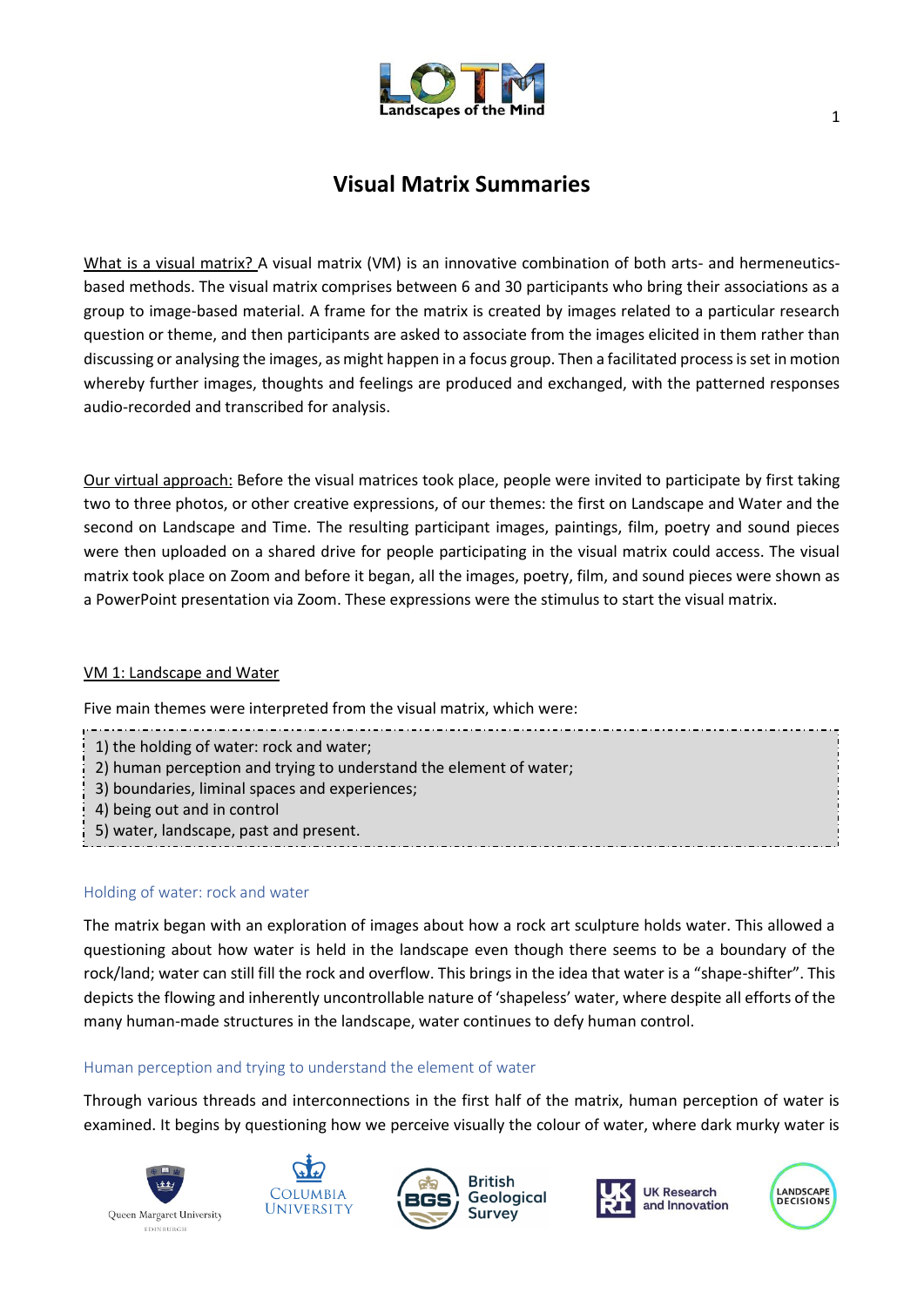

considered to not be clean or pure. However, it is discovered that the visual can be in error, without other sensory information, like smell, which can tell us that water is dirty, even when water looks clear. This continues on to various images and associations about the collective shared images i.e., the participant photographs that were shared in the PowerPoint, as a stimulus to begin the visual matrix, where these images provided an element of frustration, because they limit the complexity of the active and living dimensions of water, creating a falsely objectified view that limits the understanding of water and its many complex personalities and relationships. This is followed with the realisation of the limitation about how we communicate and distil the complexity of something like water into words and conversation when the visual image is also limited.

Other points relating to our human perception of water are:

- The development of concepts for things that are hidden from human perception, i.e. like not being able to see in the dark or see water molecules, but *conceptually* we know that water continues to flow in darkness and water is made up of molecules. The concept and the experience seem to perform a kind of knowing within our human condition.
- The sense of individual physical human encounter with water, i.e. holding breath and opening eyes underwater, we are mainly water and therefore have a special affinity with water, we also have a shared commonality of our relationship with water, because we are all human beings, after all, and we have a sense of place where we encounter similar experiences.
- Our feelings evoke a sense of knowing, when although we might be seeing or hearing that water is very calming, we have an extra "other sense" that knows that water has another "other" to it, such as the rapids that can destroy and the water fountain that might not be so calming.
- The unintentional and intentional framing of images/paintings and poetry of the creator who has an intention to portray water in certain ways to the perceiver through the image and perhaps understanding the intention of an image. Others, on the other hand, might perceive it differently.

# Boundaries, liminal spaces and experiences

There were several threads running through the matrix that discuss boundaries, places/ideas of seepage, or liminal spaces between water and surrounding landscape. These spaces were explored through images where rivers meet the sea (estuaries), salty and fresh water and deltas, showing that although we can make a clear difference between river and sea, it is impossible to delineate, the boundary where they meet, but yet we persist in trying to make a boundary and call water a 'trickster', because it also has no boundary including its form, as it can change from solid to liquid and seep into the landscape and even as human beings we merge with water, as most of our bodies are made of water.

There is a recognition of a boundary between the visual image and the complex experiences of water, such as the crashing of waves and smell of sulphur, where the lifelessness of the images creates a barrier to the real full experiential embodied experience of water, which ultimately creates a conversation that lacks the full substance of water's agency within landscape. This boundary seems to disappear later in the matrix where it seeks alternative modes of expression through the narratives of people's experiences of landscape and water,





**British** Geological Survey



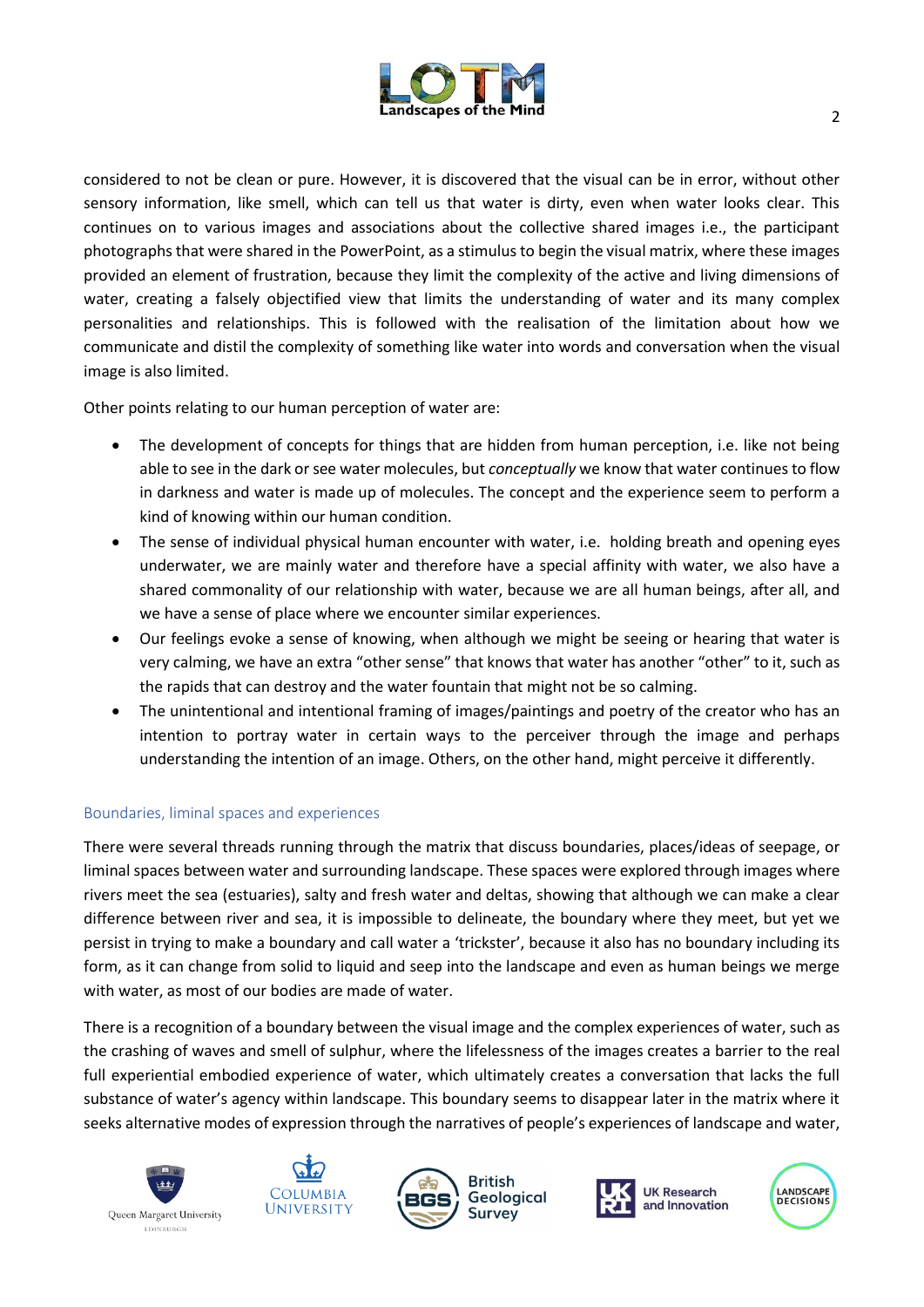

eventually narrative turns away from the human experience and suggests that it is the reservoir that experiences, "as body of water as a stage for a symphony of sounds".

Other boundaries are suggested as the positioning of the farmer whose way of living with the land is a unique boundary, where the farmer's existence relies on understanding the connection of landscape and water, and 'edgelands' (the area between the country and city), where points of official and unofficial seats beside river are symbols of the individual human being and society as a whole forming an imprint on the landscape that transcends at points to the river.

# Being out and in control

There are also images relating to being in and out of control. The desire of human beings to be in control of water is also associated to the intangible feelings and memories that are connected to the attachment to landscape, which can't be encapsulated into policy. This same being in control of landscape and water (based on the fantasy of modernism) also drives humanity and everything to a precipice and perhaps if we took on the role of the farmer and began working with nature, we might avoid the precipice.

# Water, landscapes, past and present

Over half-way through the matrix there is a subtle shift in the images and associations, which express the relationship of water connected to historical human actions, experiences and the present consequences of change today. These images and associations have several realisations:

- Water has the potential of disappearing and as shown in the past communities can disappear as well and this is associated to the present where the pandemic is killing the human race, further suggesting that water could disappear in the present and kill us also. Connected to this is the suggestion that water has a story from the distant past to the present shifting of coastlines, also infers that the disappearance and appearance of water is global, and we are affected globally.
- Another thread of images is related to the "ability of water to shock". These images and narratives connect the violent force of water at a global, local and even the possibility of such erosive events happening in our own backyard. All these narrative images exemplify the very volatile, unpredictable and destructive force of water today, where we are all living in a time of frequent flood events, where we are forced to accept climate change, because the water "shocks" us in its violence and destruction, because we are not living in harmony with the landscape.
- There is the suggestion that water and landscape are in cahoots, where materials from the landscape allow water to transport it elsewhere, even if it causes death to rivers. This enables a reflection on the constructed subterranean landscape as being exposed by new flooding events "sort of spewing up all this stuff into the, onto the land". This set of images and associations suggests that the "complicit" nature of flood water and the materials of the landscape brings the Earth to the surface of the landscape to lay bare the past work of humans who mined the hidden geology. What is brought to the surface however has an identity, and it can be detrimental to human beings, suggesting perhaps that it should remain hidden in the ground where it originates it.





**British** Geological Survey



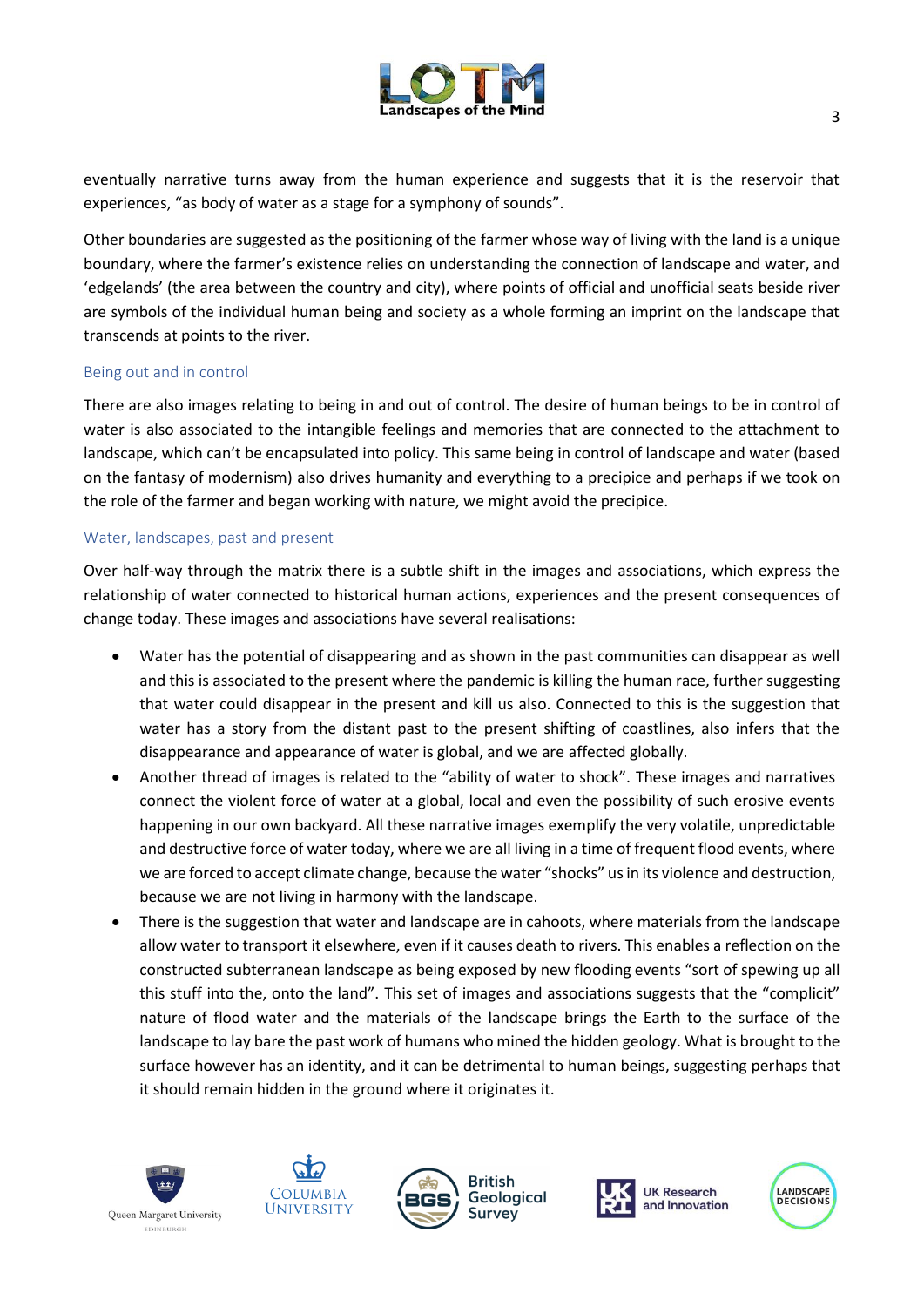

- There is a series of images of seating next to the river, such as a sofa (an image form the collective shared images), which seems to be a reflection of the human as an imprint on the landscape, where seats can somehow be a reflection of their owners like the sofa or society relating to the official or unofficial seats distributed along the banks of rivers, where they may end up in the flood deposits forming an imprint of human society's identity where the secrets of the past are revealed.
- There is also a final reflection from and images of the collective shared images, which suggests there is an attraction of water that gathers people/community around it, even during the lockdown during the pandemic, when society couldn't move, a conglomerate of boats formed on a canal.

# VM 2: Landscape and Time

Seven main themes were interpreted from the visual matrix, which were:

- 1) the struggle of humans to make sense of time;
- 2) which time/whose time?
- 3) juxtaposition of experienced time, lack of time, serenity in nature which are all in tension;
- 4) experience and engagement of being in landscape, transformation and reverence;
- 5) questioning danger, social constructs and societal differences;
- 6) language of nature, landscapes and time: boundaries and no boundaries;
- 7) imagining futures.
	- The beginning of the VM was mainly about perceptions of time that were contained within the different creative contributions of images, poetry and film. The main focus was on a geological time, and it was recognised that this view is very particular to the Landscape Network and there was an awareness that most people do not view time in this way, because human time is short lived and that human presence is transient, but at the same time human presence in landscape is clearly present, whether it's in the past, or the present.
	- In the early images of the matrix, there was a sense of jarring, as not all is what it seems, as humans have imposed themselves on the landscape, and even our sense of time was imposed, and we have an impression that time is "running out". And held a kind of tension in the matrix where images and associations were, in constant juxtaposition, where there was a collective unpicking of the complexity of time, landscape and nature. Nature was never really defined in the VM, but it was in constant relationship with landscape.
	- The main difficulty was trying to place us ourselves as being human within landscape and nature. And this relationship was collectively perceived to be a separation between human and landscape, even though we know that we're also part of nature. This aspect became important in the VM as halfway through the VM, the images and associations were focused on the separation of human from nature. There were several interesting experiences and descriptions about real life human transformation, where people (of various ages) who had no connection with landscape could be transformed and





**British** Geological Survey